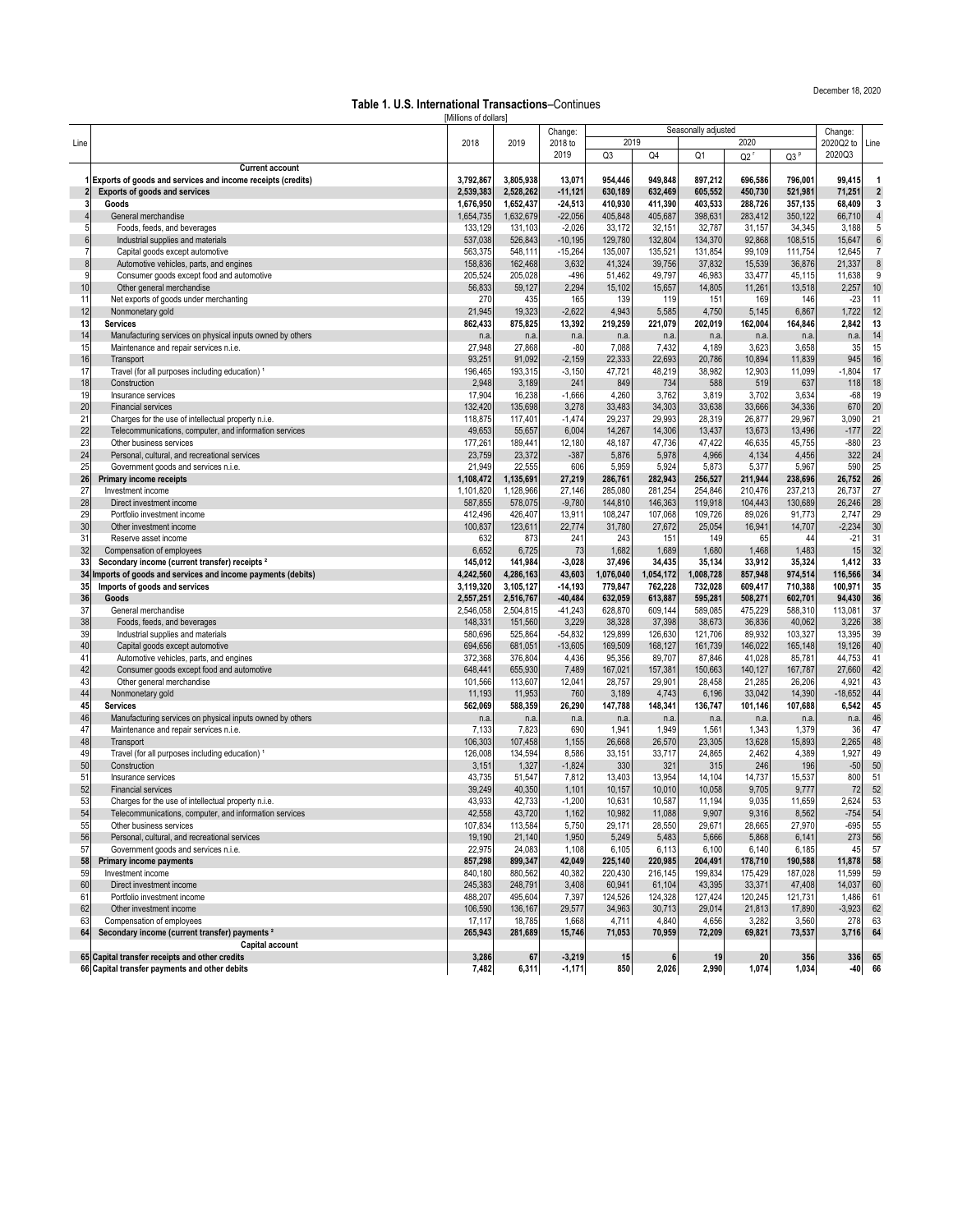December 18, 2020

Notes: Details may not add to totals because of rounding. See international transactions accounts table 1.3 at apps.bea.gov/iTable/index ita.cfm for geographic detail. [Source](https://apps.bea.gov/iTable/index_ita.cfm): U.S. Bureau of Economic Analysis

2. Secondary income (current transfer) receipts and payments include U.S. government and private transfers, such as U.S. government grants and pensions, fines and penalties, withholding taxes, personal transfers (remittanc insurance-related transfers, and other current transfers.

3. Transactions for financial derivatives are only available as a net value equal to transactions for assets less transactions for liabilities. A positive value represents net U.S. cash payments arising from derivatives co value represents net U.S. cash receipts.

4. The statistical discrepancy, which can be calculated as line 117 less line 116, is the difference between total debits and total credits recorded in the current, capital, and financial accounts. In the current and capit debits are labeled in the table. In the financial account, an acquisition of an asset or a repayment of a liability is a debit, and an incurrence of a liability or a disposal of an asset is a credit.

[5. Cur](https://apps.bea.gov/iTable/iTable.cfm?reqid=19&step=3&isuri=1&1921=survey&1903=136)rent- and capital-account statistics in the international transactions accounts differ slightly from statistics in the national income and product accounts (NIPAs) because of adjustments made to convert the internati [statistics to national economic accounting concepts. A reconciliation between annual statistics in the two sets of accounts appears in NIPA table 4.3B.](https://apps.bea.gov/iTable/iTable.cfm?reqid=19&step=3&isuri=1&1921=survey&1903=136)

6. Net lending means that U.S. residents are net suppliers of funds to foreign residents, and net borrowing means the opposite. Net lending or net borrowing can be computed from current- and capital-account transactions or account transactions. The two amounts differ by the statistical discrepancy.

|                 |                                                                              | [Millions of dollars] |                      |                      |                     |                     |                         |                    |                  |                          |          |
|-----------------|------------------------------------------------------------------------------|-----------------------|----------------------|----------------------|---------------------|---------------------|-------------------------|--------------------|------------------|--------------------------|----------|
|                 |                                                                              |                       |                      | Change:              | Seasonally adjusted |                     |                         |                    |                  | Change:                  |          |
| Line            |                                                                              | 2018                  | 2019                 | 2018 to              | 2019                |                     |                         | 2020               |                  | 2020Q2 to Line           |          |
|                 |                                                                              |                       |                      | 2019                 | Q3                  | Q4                  | Q1                      | $Q2^r$             | Q3 <sup>p</sup>  | 2020Q3                   |          |
|                 | <b>Financial account</b>                                                     |                       |                      |                      |                     |                     |                         |                    |                  |                          |          |
|                 | 67 Net U.S. acquisition of financial assets excluding financial              |                       |                      |                      |                     |                     |                         |                    |                  |                          |          |
|                 | derivatives (net increase in assets / financial outflow (+))                 | 358,971               | 440,751              | 81,780               | 142,221             | 55,067              | 830,858                 | $-257,865$         | $-73,048$        | 184,817                  | 67       |
| 68              | <b>Direct investment assets</b>                                              | $-151,298$            | 188,469              | 339,767              | 25,574              | 59,180              | $-9,065$                | 42,253             | 71,063           | 28,810                   | 68       |
| 69              | Equity                                                                       | $-218,115$            | 173,537              | 391,652              | 45,886              | 55,296              | 15,620                  | 50,946             | 57,243           | 6,297                    | 69       |
| 70              | Debt instruments                                                             | 66,817                | 14,932               | $-51,885$            | $-20,312$           | 3,884               | $-24,685$               | $-8,693$           | 13,820           | 22,513                   | 70       |
| 71              | <b>Portfolio investment assets</b>                                           | 335,263               | 46,570               | $-288,693$           | 20,460              | 21,806              | 115,814                 | $-947$             | 142,166          | 143,113                  | 71       |
| 72              | Equity and investment fund shares<br>Debt securities                         | 171,300               | $-191,306$           | $-362,606$           | $-56,839$           | $-99,715$           | 279,965                 | $-67,540$          | 92,676           | 160,216                  | 72<br>73 |
| 73<br>74        | Short term                                                                   | 163,963<br>14,298     | 237,876<br>167,565   | 73,913<br>153,267    | 77,299<br>61,443    | 121,521<br>66,150   | $-164, 151$             | 66,593<br>21,807   | 49,490<br>20,320 | $-17,103$<br>$-1,487$    | 74       |
| 75              | Long term                                                                    | 149,665               | 70,311               | $-79,354$            | 15,856              | 55,371              | $-73,206$<br>$-90,945$  | 44,786             | 29,170           | $-15,616$                | 75       |
| 76              | <b>Other investment assets</b>                                               | 170,017               | 201,053              | 31,036               | 94,305              | $-26,128$           | 724,354                 | $-304, 131$        | $-288,098$       | 16,033                   | 76       |
| 77              | Other equity                                                                 | 1,329                 | 1,367                | 38                   | 18                  |                     | 1,298                   | 10                 | 215              | 205                      | 77       |
| 78              | Currency and deposits                                                        | 106,078               | 132,600              | 26,522               | 16,306              | 66,347              | 539,992                 | $-312,539$         | $-203,623$       | 108,916                  | 78       |
| 79              | Loans                                                                        | 61,431                | 66,116               | 4,685                | 73,336              | $-91,595$           | 187,829                 | 8,485              | $-84,461$        | $-92,946$                | 79       |
| 80              | Insurance technical reserves                                                 | n.a.                  | n.a.                 | n.a.                 | n.a.                | n.a.                | n.a.                    | n.a.               | n.a.             | n.a.                     | 80       |
| 81              | Trade credit and advances                                                    | 1,179                 | 970                  | $-209$               | 4,645               | $-879$              | $-4,765$                | $-87$              | $-229$           | $-142$                   | 81       |
| 82              | <b>Reserve assets</b>                                                        | 4,989                 | 4,659                | $-330$               | 1,882               | 210                 | $-245$                  | 4,960              | 1,820            | $-3,140$                 | 82       |
| 83              | Monetary gold                                                                |                       |                      |                      |                     |                     |                         |                    |                  |                          | 83       |
| 84              | Special drawing rights                                                       | 156                   | 237                  | 81                   | 63                  | 57                  | 49                      | 20                 |                  | $-15$                    | 84       |
| 85              | Reserve position in the International Monetary Fund                          | 4,824                 | 4,271                | $-553$               | 1,754               | 155                 | $-327$                  | 4,902              | 1,785            | $-3,117$                 | 85       |
| 86              | Other reserve assets                                                         | 10                    | 150                  | 140                  | 64                  | $-2$                | 33                      | 38                 | 29               | $-9$                     | 86       |
| 87              | Currency and deposits                                                        | $(*)$                 | $-12$                | $-12$                | $-1$                | $-11$               | $-16$                   | $-17$              | $-22$            | -51                      | 87       |
| 88              | Securities                                                                   | 10                    | 162                  | 152                  | 65                  |                     | 49                      | 56                 | 52               |                          | 88       |
| 89              | <b>Financial derivatives</b>                                                 |                       |                      |                      |                     |                     |                         |                    | $\overline{0}$   |                          | 89       |
| 90              | Other claims                                                                 |                       |                      |                      |                     | 0                   |                         | $\overline{0}$     | $\overline{0}$   | $\overline{0}$           | 90       |
|                 | 91 Net U.S. incurrence of liabilities excluding financial derivatives        |                       |                      |                      |                     |                     |                         |                    |                  |                          |          |
|                 | (net increase in liabilities / financial inflow (+))                         | 758,291               | 797,960              | 39,669               | 238,964             | 83,479              | 952,306                 | $-63,989$          | 172,022          | 236,011                  | 91       |
| 92 <sub>l</sub> | <b>Direct investment liabilities</b>                                         | 261,480               | 351,629              | 90,149               | 78,119              | 56,506              | 52,201                  | $-651$             | 70,530           | 71,181                   | 92       |
| 93              | Equity                                                                       | 344,269               | 290,311              | $-53,958$            | 53,158              | 78,529              | 44,718                  | 29,459             | 37,739           | 8,280                    | 93       |
| 94              | Debt instruments                                                             | $-82,789$             | 61,318               | 144,107              | 24,961              | $-22,023$           | 7,482                   | $-30,110$          | 32,792           | 62,902                   | 94       |
| 95              | <b>Portfolio investment liabilities</b>                                      | 303,075               | 179,980              | $-123,095$           | 105,660             | $-53,160$           | $-20,547$               | 342,240            | 147,526          | $-194,714$               | 95       |
| 96<br>97        | Equity and investment fund shares<br>Debt securities                         | 156,916               | $-244,069$           | $-400,985$           | $-42,481$           | $-72,736$           | 263,713                 | 64,646             | 146,408<br>1,118 | 81,762                   | 96<br>97 |
| 98              | Short term                                                                   | 146,159<br>30,462     | 424,049<br>$-43,158$ | 277,890<br>$-73,620$ | 148,141<br>60,400   | 19,576<br>$-48,444$ | $-284,261$<br>$-10,748$ | 277,595<br>343,807 | $-47,475$        | $-276,477$<br>$-391,282$ | 98       |
| 99              | Long term                                                                    | 115,697               | 467,207              | 351,510              | 87,741              | 68,020              | $-273,513$              | $-66,212$          | 48,592           | 114,804                  | 99       |
| 100             | <b>Other investment liabilities</b>                                          | 193,736               | 266,350              | 72,614               | 55,185              | 80,133              | 920,653                 | $-405,578$         | $-46,034$        | 359,544                  | 100      |
| 101             | Other equity                                                                 | n.a.                  | n.a.                 | n.a.                 | n.a                 | n.a.                | n.a                     | n.a.               | n.a.             | n.a.                     | 101      |
| 102             | Currency and deposits                                                        | 12,825                | 204,101              | 191,276              | 93,726              | 20,654              | 507,786                 | $-241,674$         | $-4,078$         | 237,596 102              |          |
| 103             | Loans                                                                        | 164,968               | 52,402               | $-112,566$           | $-37,372$           | 56,253              | 409,408                 | $-167,278$         | $-44,387$        | 122,891                  | 103      |
| 104             | Insurance technical reserves                                                 | n.a.                  | n.a.                 | n.a.                 | n.a.                | n.a.                | n.a.                    | n.a.               | n.a.             | n.a.                     | 104      |
| 105             | Trade credit and advances                                                    | 15,943                | 9,847                | $-6,096$             | $-1,169$            | 3,226               | 3,459                   | 3,374              | 2,431            | $-943$ 105               |          |
| 106             | Special drawing rights allocations                                           |                       |                      |                      |                     |                     |                         |                    |                  |                          | 106      |
|                 | 107 Financial derivatives other than reserves, net transactions <sup>3</sup> | $-20,404$             | $-38,340$            | $-17,936$            | $-6,382$            | $-933$              | $-21,611$               | $-12,744$          | 23,999           | 36,743 107               |          |
|                 | <b>Statistical discrepancy</b>                                               |                       |                      |                      |                     |                     |                         |                    |                  |                          |          |
|                 | 108 Statistical discrepancy <sup>4</sup>                                     | 34,165                | 90,921               | 56,756               | 19,303              | 76,998              | $-28,572$               | $-44,204$          | $-41,880$        | 2,324 108                |          |
|                 | <b>Balances</b>                                                              |                       |                      |                      |                     |                     |                         |                    |                  |                          |          |
|                 | 109 Balance on current account (line 1 less line 34) 5                       | -449,693              | $-480,226$           | $-30,533$            | $-121,594$          | $-104,324$          | $-111,516$              | $-161,362$         | $-178,513$       | $-17,151$ 109            |          |
| 110             | Balance on goods and services (line 2 less line 35)                          | $-579,937$            | $-576,865$           | 3,072                | $-149,658$          | $-129,759$          | $-126,476$              | $-158,687$         | $-188,408$       | $-29,721$ 110            |          |
| 111             | Balance on goods (line 3 less line 36)                                       | $-880,301$            | $-864,331$           | 15,970               | $-221,129$          | $-202,497$          | $-191,748$              | $-219,545$         | $-245,565$       | $-26,020$ 111            |          |
| 112             | Balance on services (line 13 less line 45)                                   | 300,364               | 287,466              | $-12,898$            | 71,471              | 72,738              | 65,272                  | 60,858             | 57,158           | $-3,700$ 112             |          |
| 113             | Balance on primary income (line 26 less line 58)                             | 251,174               | 236,344              | $-14,830$            | 61,621              | 61,958              | 52,036                  | 33,234             | 48,108           | 14,874 113               |          |
| 114             | Balance on secondary income (line 33 less line 64)                           | $-120,931$            | $-139,705$           | $-18,774$            | $-33,556$           | $-36,524$           | $-37,075$               | $-35,909$          | $-38,213$        | $-2,304$ 114             |          |
|                 | 115 Balance on capital account (line 65 less line 66) 5                      | $-4,196$              | $-6,244$             | $-2,048$             | $-835$              | $-2,019$            | $-2,971$                | $-1,054$           | $-678$           |                          | 376 115  |
|                 | 116 Net lending (+) or net borrowing (-) from current- and capital-          |                       |                      |                      |                     |                     |                         |                    |                  |                          |          |
|                 | account transactions (line 109 plus line 115) <sup>6</sup>                   | $-453,890$            | $-486,470$           | $-32,580$            | $-122,429$          | $-106,344$          | $-114,487$              | $-162,416$         | $-179,191$       | $-16,775$ 116            |          |
|                 | 117 Net lending (+) or net borrowing (-) from financial-account              |                       |                      |                      |                     |                     |                         |                    |                  |                          |          |
|                 | transactions (line 67 less line 91 plus line 107) <sup>6</sup>               | $-419,724$            | $-395,549$           | 24,175               | $-103, 125$         | $-29,345$           | $-143,059$              | $-206,620$         | $-221,071$       | $-14,451$ 117            |          |

p Preliminary r Revised n.i.e. Not included elsewhere 0 Transactions are possible but are zero for a given period. (\*) Transactions are between zero and +/- \$500,000. n.a. Transactions are possible, but data are not availa

1. All travel purposes include 1) business travel, including expenditures by border, seasonal, and other short-term workers and 2) personal travel, including health-related and education-related travel.

**Table 1. U.S. International Transactions**–Table Ends